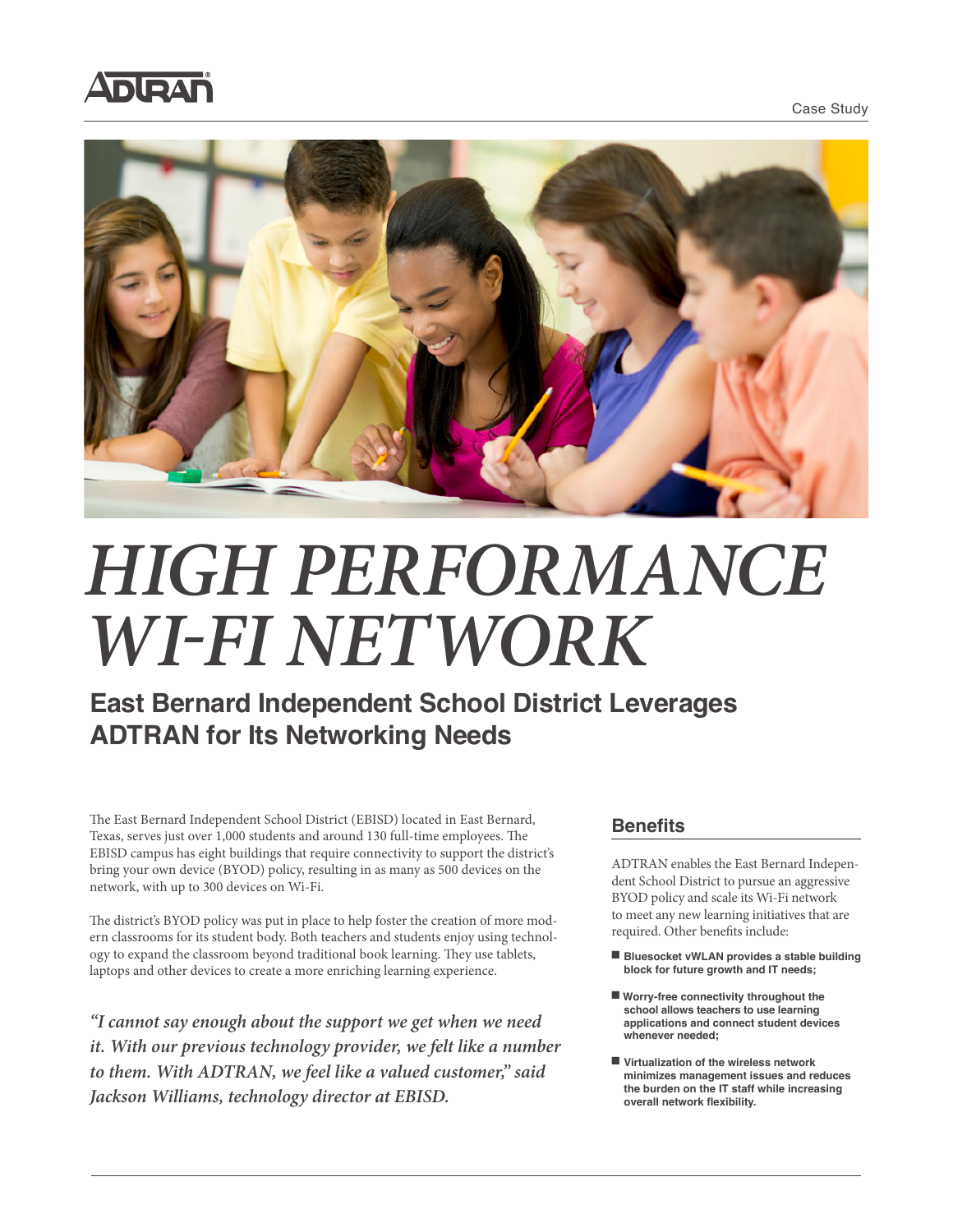#### **Management Issues Cause a Pivot to a More Modern Solution**

The EBISD serves a large number of students who require a modern learning environment to succeed in today's world. To do this, the EBISD began pursuing a BYOD policy for its students and staff, as well as purchasing and utilizing carts in classrooms filled with tablets and other devices. All of these connected devices require a robust Wi-Fi network capable of handling a large amount of traffic on a daily basis. This soon became a challenge. The EBISD required technology that could not only scale to meet its needs and provide flexibility for everyday use, but it also had to be cost-effective and be manageable for a small IT staff.

"The previous solution we had in place for creating our Wi-Fi network wasn't a solution we could count on for the direction we were moving in from a network perspective. To support our BYOD policy and the in-class applications being used by our teachers, we needed a Wi-Fi network that could offer a lot of bandwidth, while also being easy to manage," said Jackson Williams, technology director, East Bernard Independent School District. "Our team knew we needed to make a change if we were going to keep pace with the learning objectives we had set forth for our classrooms."

Since the IT department for the EBISD has only two managers, the ability to effortlessly manage the Wi-Fi network is imperative. When its legacy Cisco networking solution went down, the EBISD IT Department found the technology not only unfamiliar but also found getting answers and fixes for problems from the supplier to be time-consuming. Firefighting minor networking errors began to take its toll on the small IT department, which inevitably took attention away from other action items they needed to address.

"With just two staff members managing the Wi-Fi network for the entire district, we needed to be as efficient as possible with our time. The amount of time spent on troubleshooting issues, both major and minor, was beginning to pile up," said Williams. "The team knew we needed to make a move to a technology supplier who could provide us with the technology we needed at the right price that met our overall needs."

### **East Bernard Selects ADTRAN to Solve Its Networking Woes**

The EBISD began the search for a manageable and costeffective solution to create the Wi-Fi network it needed for its students and faculty members. After viewing a demo of ADTRAN's technology, the district decided it was a great fit. Today, the EBISD leverages a wide variety of ADTRAN technology for its Wi-Fi network, including ADTRAN NetVanta switches, Bluesocket virtual WLAN (vWLAN), Bluesocket access points (APs) and ADTRAN phone systems. The Bluesocket vWLAN centralizes management and control and distributes data with intelligent APs that enforce policies at the edge of the network. Additionally, it ensures there are no single points of failure, bottlenecks, or scalability concerns associated with the network, making management of the Wi-Fi network painless for the EBISD IT staff.

"ADTRAN reduces the pressure on our IT staff and allows us to provide a Wi-Fi network that can handle the expected amount of daily traffic with ease," said Williams. "ADTRAN gives us more freedom to accomplish our goals better than any Wi-Fi solution we previously had in place."

The cost-effective nature of the ADTRAN solution coupled with the ease of network management is an added bonus for the EBISD IT staff. Williams and his team can assure the EBISD superintendent that the Wi-Fi network will be able to meet expectations and match new learning initiatives. Additionally, ADTRAN was able to customize its Wi-Fi network solution and technology for the EBISD, eliminating hardware or services it didn't need. This helped to control costs and stay within the district's budget.

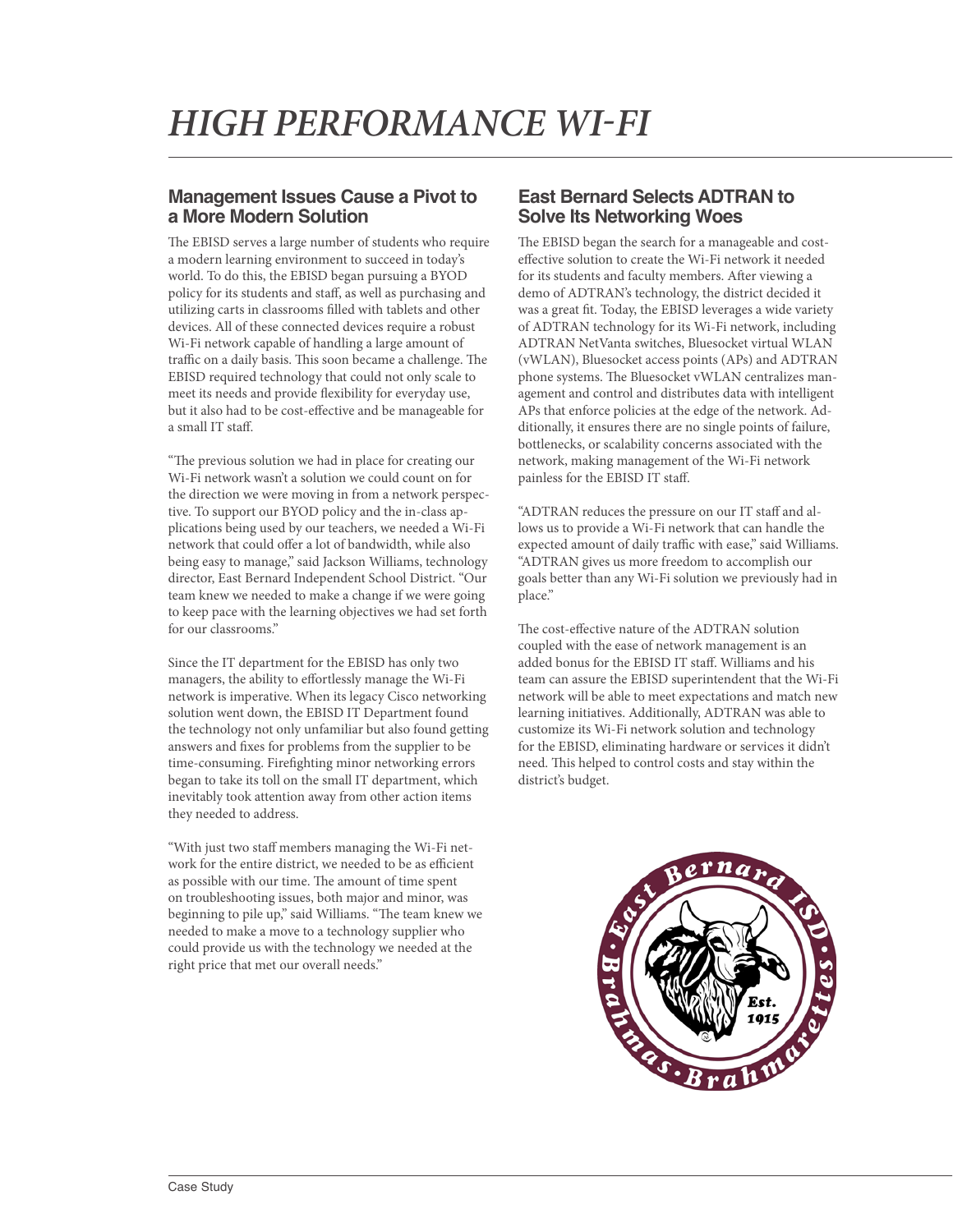# **EAST BERNARD**



"When it comes to ADTRAN, nobody provides a better cost point for the types of services you receive. I never have to worry about not meeting the expectations of the district administrators, going over budget or not having the tools we need to do our jobs," said Williams. "ADTRAN gives us exactly what we require, which makes everyone more efficient, from the IT department to the teachers and students leveraging technology in the classrooms."

#### **Ability to Meet the Demands of Today and Tomorrow**

Working through ADTRAN partner IT Works, the EBISD was able to purchase the right equipment for the job. The district is now able to address all of its needs and meet its budgeting requirements, which left administrators extremely satisfied with the deployment from a cost perspective. Getting up to speed on how to use and maintain the technology was simple as well. ADTRAN provides a host of resources including a support community, forums and much more.

"I cannot say enough about the support we get when we need it. With our previous technology provider, we felt like a number to them. With ADTRAN, we feel like a valued customer," said Williams. "From ADTRAN's partner to the company itself, the entire process from

sales to installation was quick and painless. Being able to quickly digest and learn how to use the technology is a major plus as well."

The ADTRAN technology gives the EBISD a strong Wi-Fi foundation to support learning initiatives in the classroom. With the ability to scale the Wi-Fi network easily at any time, the EBISD can achieve uninterrupted network coverage for all of its classroom technology, from BYOD devices to the tablets provided by the district.

"Bluesocket enables us to move the vWLAN from host to host when needed without having to worry about any time-consuming downtime for the network. What this boils down to is that when the technology works, our students have the chance to learn," said Williams. "ADTRAN gives us the ability to never worry about having access to a robust Wi-Fi network that has enough bandwidth for everyone's needs."

Williams foresees an expansion of the number of devices in the classroom and will be extending the use of ADTRAN technology. EBISD plans to expand and scale its wireless coverage with 802.11ac Wave 2 access points, as well as upgrade its network infrastructure to high-density 10 Gigabit switching to quickly and cost effectively meet future needs. This will allow the district to provide more devices for more students and move toward a hybrid 1:1 environment in the future.